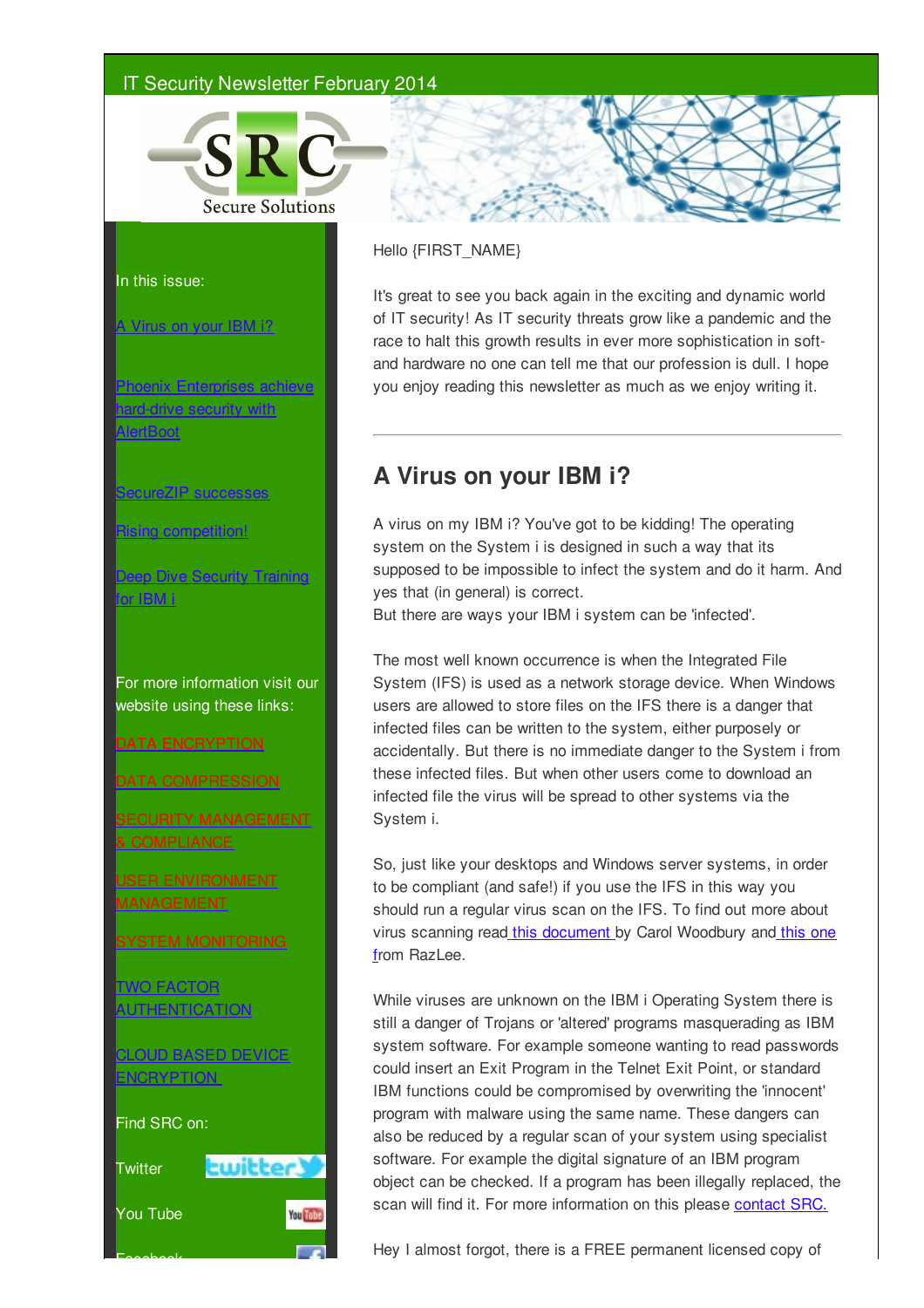



Facebook

# **Phoenix Enterprises achieve hard-drive security with AlertBoot**

Phoenix Enterprises at Rotherham, UK are a social enterprise, not for profit organisation with a team that is dedicated to helping unemployed people to return to work. Their aim is to increase employability and overcome social exclusion and since 1998 Phoenix has helped 37,741 people back into work. Currently they are helping someone back into work every two and a half hours of every working day.

As managing personal data is part of their business Phoenix has to comply with strict ICT Security regulations. One of these regulations is FIPS 140-2 for data protection. Phoenix is required to encrypt the hard-drives of all PCs and laptops in order to prevent data from falling into the wrong hands.

After scanning the market for full-disk encryption software their choice fell on AlertBoot Managed Device Security.



AlertBoot is a cloud-based, managed suite of data security tools for individuals as well as big and small organizations. The scalable, cost-effective mobile security (smart phone, tablet) and computer disk encryption and management solution streamlines and simplifies data protection.

Centrally managed through a web based console, AlertBoot offers mobile device management, remote wipe & lock, device auditing and hard disk encryption managed services.

Phoenix's choice of AlertBoot was driven by the ease of use and the powerful cloud based management system, which allows the administrator to manage devices from any location.

You can read more about AlertBoot here.

Contact us by mail or call us on +31(0)205036001.

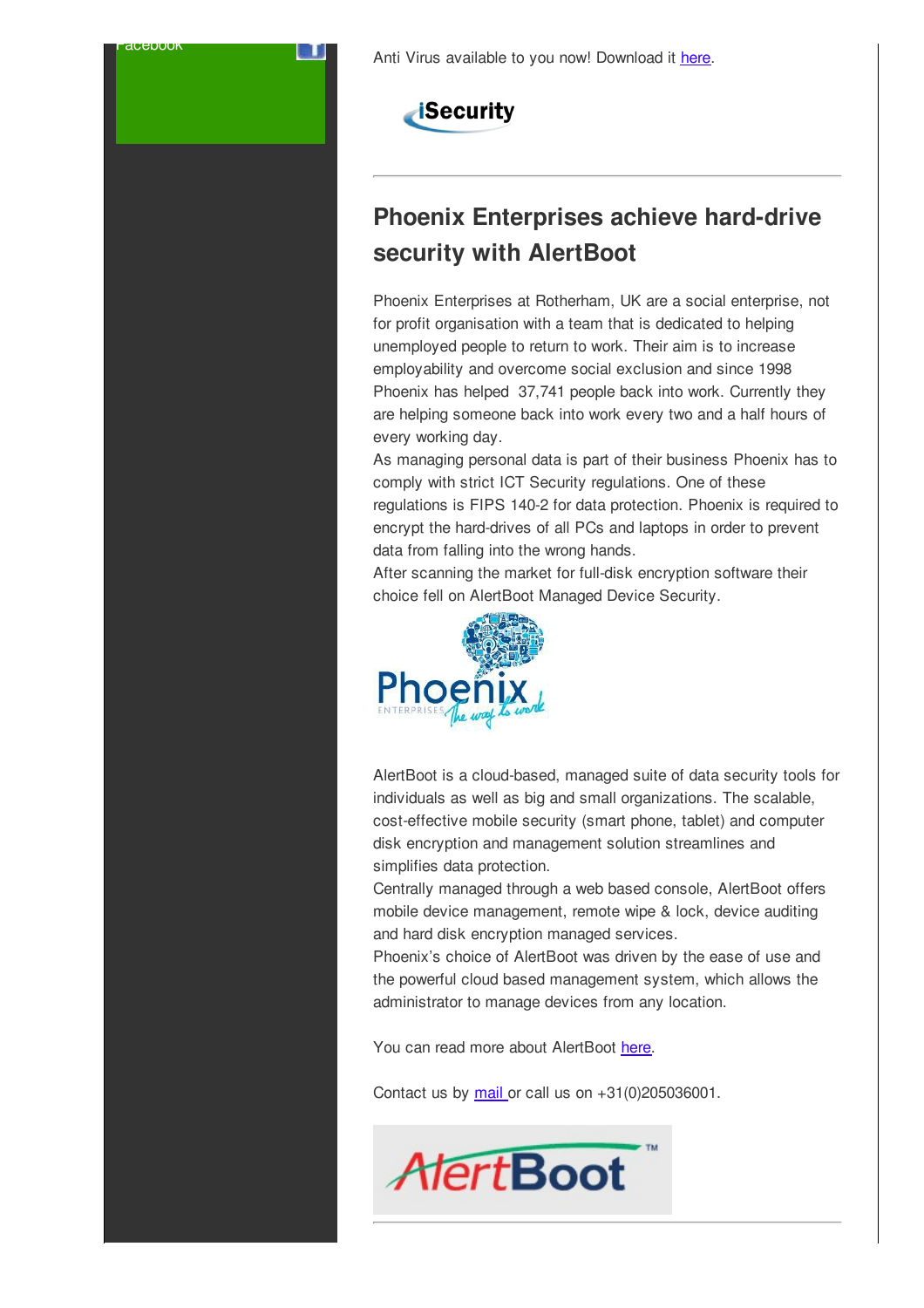## **SecureZIP successes**

The last quarter has seen two major successes for SecureZIP and the establishment of SecureZIP as an industry standard within the pension and insurance branches.

Under pressure from a Dutch regulatory organisation to encrypt sensitive data at rest and in transit, one of The Netherlands largest pension service providers has deployed SecureZIP for Windows Server to encrypt and protect payment data files. The encryption standards offered in SecureZIP comply to the regulators requirements and its ease of use meant that implementation was a matter of just a few hours work. As PKI is incorporated in SecureZIP the company can easily combine with or replace passwords with asynchronous keys without changing the software.

Another recent success is the installation of SecureZIP for Windows Desktop at the Netherlands HQ of one of the worlds largest insurers. Here SecureZIP is used to automatically encrypt and compress emails sent using MS Outlook. Again its easy of use and quick deployment mean that the user was up and running on a multitude of desktops in a matter of hours.

You can find out more about SecureZIP here.



# **Rising competition!**

**Or "Imitation is the sincerest form of flattery".**

SRC always seems to find a healthy niche. In the late 80's we specialised in IT communications, in the 90's EDI was our main game. Starting in the 'noughties' and going through the second decade of the 21st century we specialise in IT security. In the beginning it was a lonely road. Financial institutions of course have long seen IT security as the highest priority, but it still seems that it takes regulations and revelations (of data breaches) to hammer home the need for continual maintenance of systems to keep your data safe. Until quite recently that is. With the recent uncovering of data acquisition by the NSA and the increasing sophistication of hackers, with commercial search engines such as Google collecting and marketing your on-line behaviour. Now even in The Benelux, IT security has become a primary issue at most organisations and we at SRC are enjoying a busy time.

Now of course other IT suppliers are seeing the IT Security market as the next big opportunity and are becoming IT security specialists. So welcome on board colleagues! We take it as a compliment.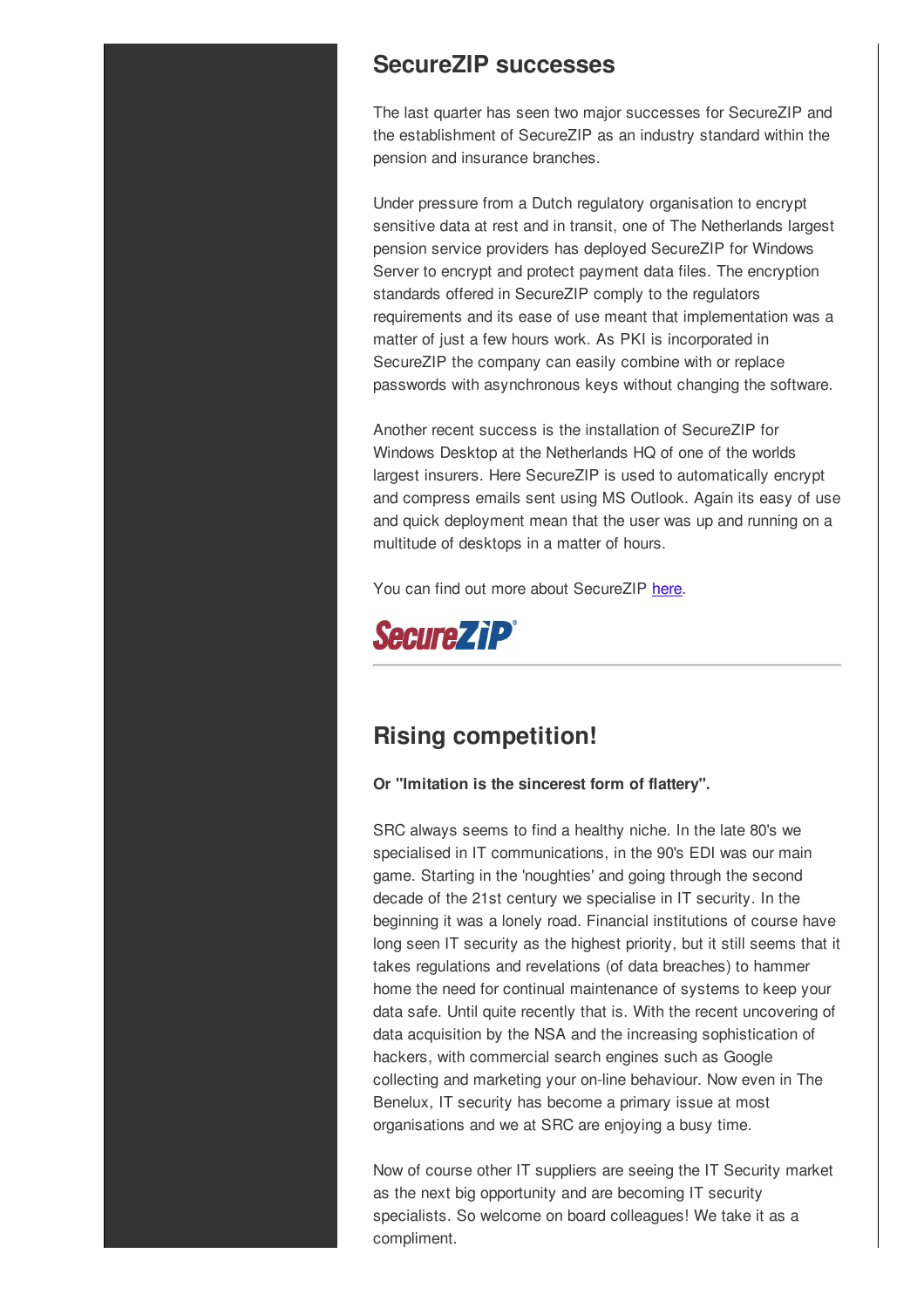By Stephen R. Cheney



# **Deep Dive Security Training for IBMi**

**January 14 and 15, 2014**, Security expert Carol Woodbury\* presented a live, comprehensive training for IBM i Security.

The training course was well attended and Carol Woodbury delivered her knowledge to a keen audience.

This training will be repeated at the end of this year followed by an advanced section which will be offered to attendees of the first deep dive.



#### **Reserve a space!**

If you are interested in receiving information about the next Deep Dive please contact us here.

\* Carol Woodbury is the former i Series Security Architect and Chief Engineering Manager for IBM in Rochester, MN; as well as author of the new book "IBM i Security: Administration & Compliance," award winning speaker on the topic of security, Certified in Risk and Information Systems Control (CRISC) and the Co-founder, President and CTO of SkyView Partners Inc.